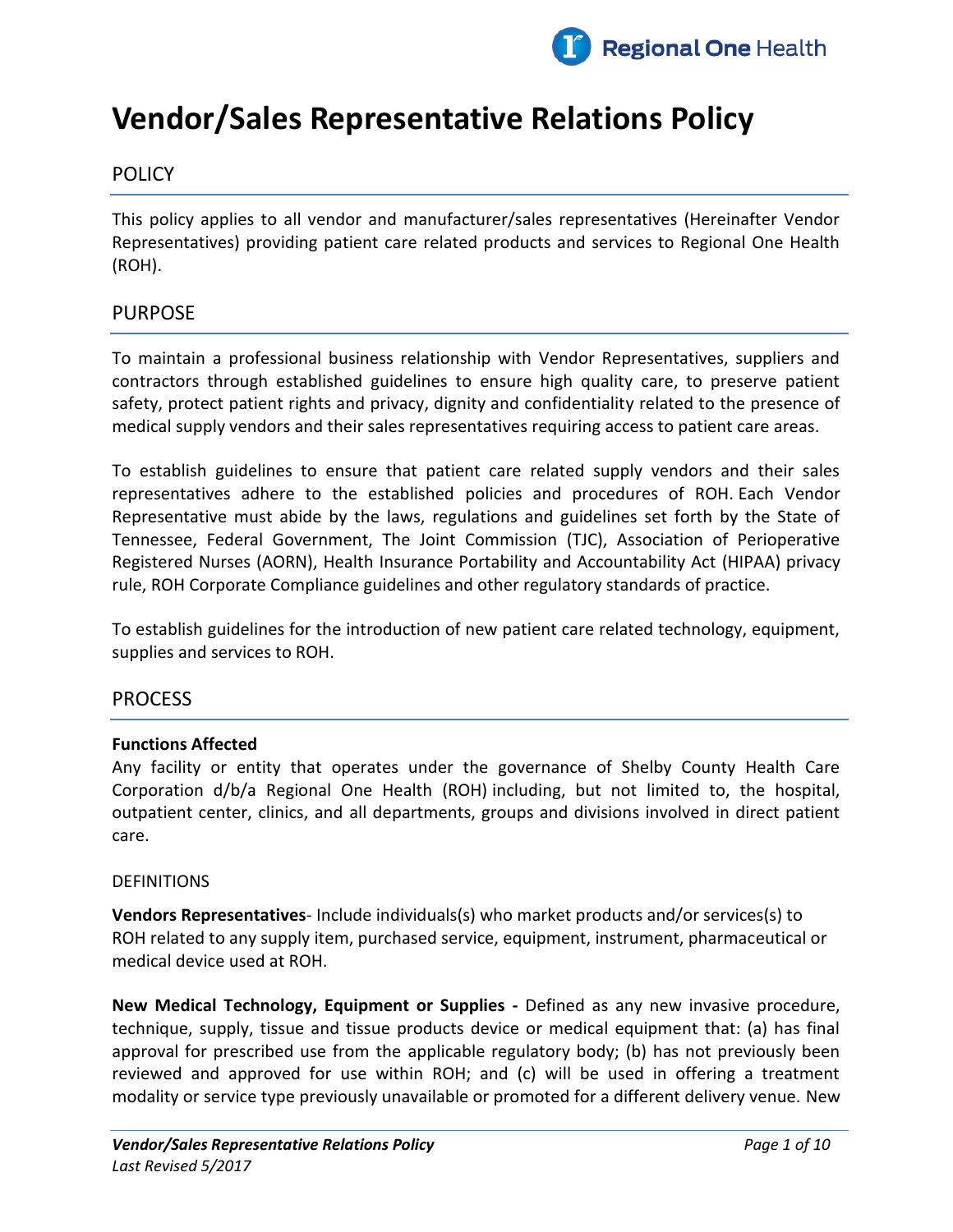

Medical Technology includes devices that are determined to be Substantially Equivalent Devices by the Food and Drug Administration (FDA).

**Pharmaceuticals** - Defined as any and all medications, drugs and IV solutions.

## **Vendors/Sales Representatives**

Vendor Representatives provide a valuable service to ROH and are to be treated with respect. Vendor Representatives can also be disruptive and may have goals that are different from and even opposed to those of the organization. Therefore, it is important to control their access to and time with members of ROH. This policy does not include Auditors conducting reviews for insurance providers, payors, accounting or government agencies.

All Vendor Representatives are required to make an initial appointment with the Materials Management (MM) Department where they will complete registration requirements, (see **Related Documents** below for Exhibit I - *Vendor Data Sheet*) and be informed about the policies of ROH.

# **Special Notice for Vendors Representatives of Procedural Based Services Areas (i.e., Operating Rooms, Cath Labs, Radiology Departments, etc.):**

Vendor Representatives calling on Procedural Based Service Areas are required to submit to the Materials Management (MM) Department documentation of completed protocol/training specific to that area of operation along with representation of the necessary health records in compliance with ROH's Infection Control requirements listed in the Compliance section of this policy under the heading of Contractor Warranties and Agreement. Registration documents are required and will remain on file in the MM Department.

Vendor Representatives are required to adhere to the policies and/or procedures specific to that operational area in addition to this policy and must maintain the specific protocol/training requirements. Any vendor representative in the unit for the first time must meet with the Nurse Manager or designee for completion of unit orientation.

#### **Visitation**

Upon completion of the registration requirements, Vendor Representatives may make appointments directly with hospital personnel; however, each visit will start at the MM office to sign in with the receptionist or at one of the convenient RepTrax Kiosk's to obtain visitor's badge. Upon authorization, the MM receptionist or RepTrax Kiosk will issue a picture ID badge to the Vendor Representative to be worn at all times while on the campus of ROH. The badge will contain a photo of the Vendor Representative and will specify the company name, representative name, date and the approved department/functional areas authorized to visit. The receptionist will contact the department/s to verify the appointment areas. Badges are valid for **one** day only. Vendor Representatives will only have authorization to visit the approved departments/functional areas. Vendors without valid Vendor Identification Passes will not be permitted into any department. Vendors may not display badges or identification from other area health care facilities.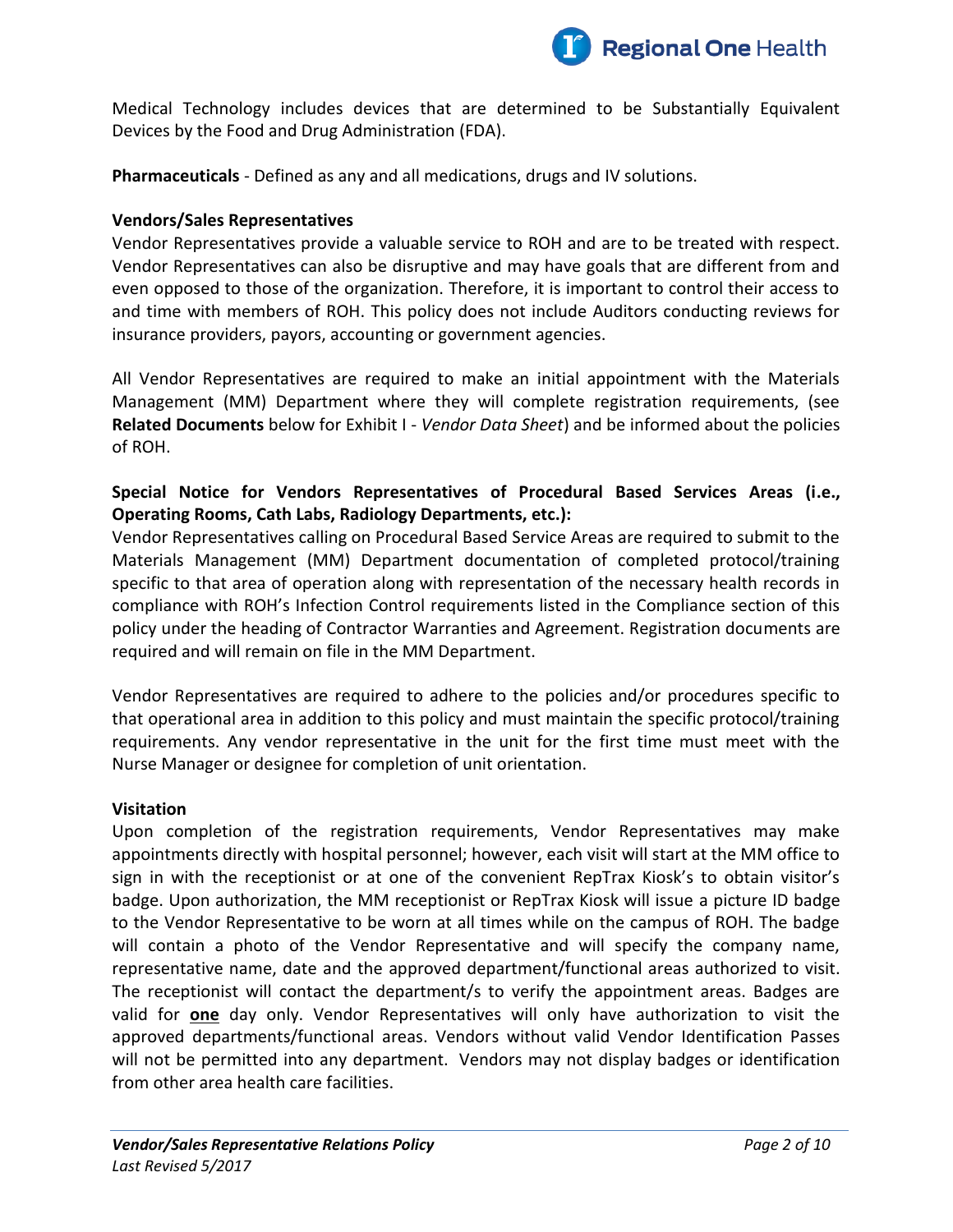

The MM office is open from 7:30 am to 4:30 pm Monday - Friday. During these hours, all Vendor Representatives must stop at the MM receptionist desk to sign the visitors log and obtain a badge if not registered with RepTrax. MM will contact the department to verify the appointment. Upon authorization, MM will issue a badge to the Vendor Representative to be worn at all times while on the campus of ROH. Vendor Representatives visiting after normal hours should report directly to the security office located on the 1<sup>st</sup> floor of the Chandler Building to obtain a visitor's badge. Visitor badges are only good for the date of issue and may not be used on another date.

**Exceptions:** Vendor Representatives wishing to visit the Outpatient Pharmacy or Primary Care Clinics should check in with the receptionist at the visiting location. If a prior appointment has been made, the MM, Outpatient Pharmacy, or Primary Care Clinic receptionist will contact the appropriate individual to determine if they are available and wish to see the Vendor Representative. Pharmaceutical Vendor Representatives delivering samples must register with the MM or Outpatient Pharmacy receptionist to obtain a visitors badge. Upon the approval of authorized Pharmacy personnel, Pharmaceutical Vendor Representatives will see the physician to obtain his signature, and be allowed to bring samples to the Pharmacy, where the representative will log them into the log book. Pharmaceutical Vendor Representative will follow ROH Sample Drug Policy. Pharmaceutical Vendor Representatives visiting the Primary Care Clinics should register with the receptionist at the visiting location. Pharmaceutical Representatives' displays will be scheduled through the Pharmacy Department. Formulary/Non-formulary status of detailed drugs must be clearly visible at scheduled exhibits.

All computer and communication related equipment and/or computer systems to include software and demos of software must be reviewed by the Chief Information Officer (CIO) prior to vendor contact with any department or individual throughout the organization.

In no case will the Vendor Representative be allowed to visit departments of ROH without the approval of an authorized person in that department. Any guests of an approved Vendor Representative must be accompanied by that approved Vendor Representative while on the campus of ROH.

Vendor Representatives are informed in their initial visit that the MM department is solely responsible to commit ROH to all purchases with the exception of food items and pharmaceuticals. No one in the organization will present themselves in a way that would imply otherwise.

Vendor Representatives are not permitted to visit or approach physicians in clinical/ patient care areas. If physicians maintain administrative offices within ROH, Vendor Representatives may visit by appointment only. Vendor representatives are still required to sign in with the MM, Outpatient Center or Primary Care Clinic receptionist. Vendor representatives are **not** permitted in Physician Lounges **except** for pre-scheduled in-service education.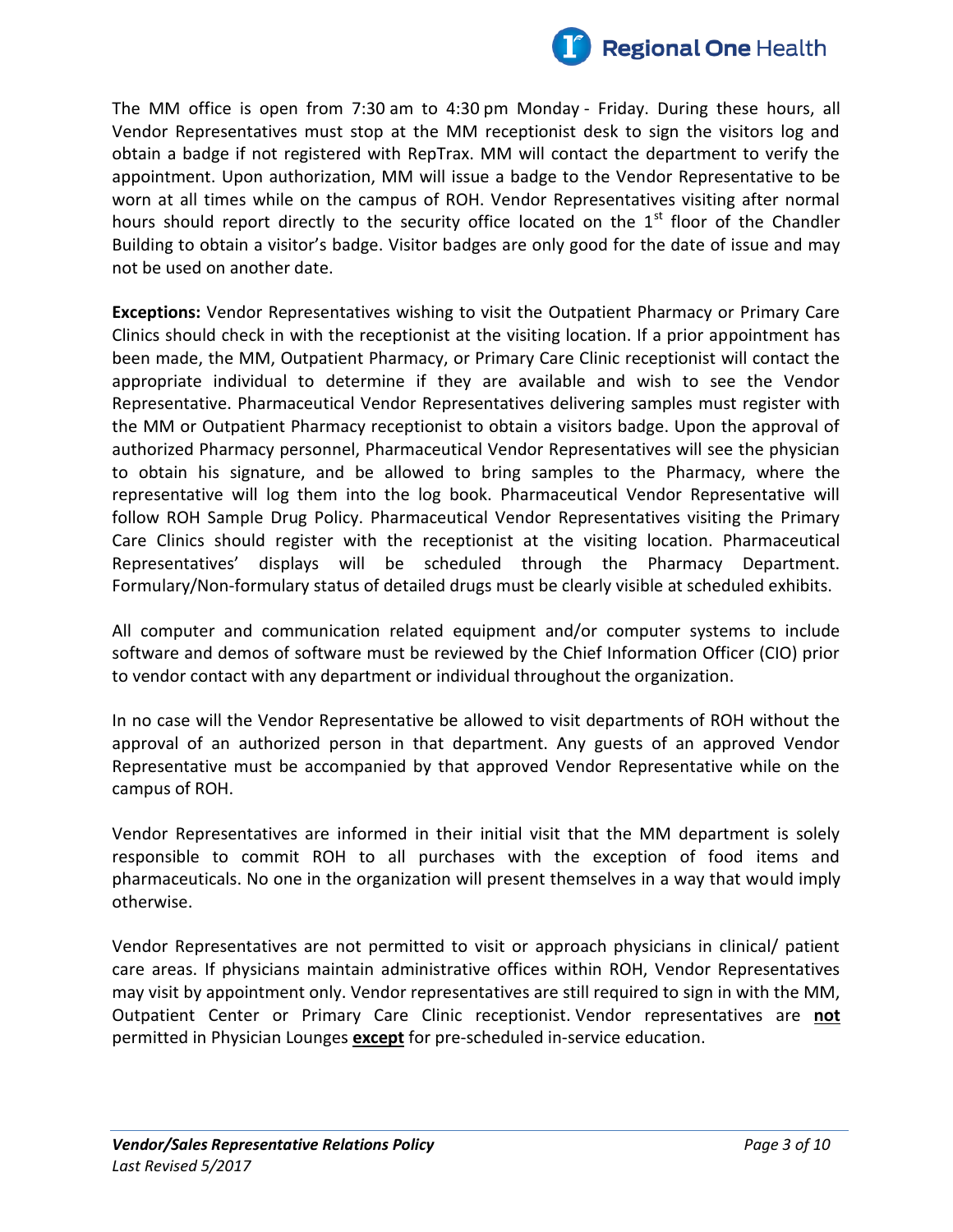

Vendor Representatives must park their private/company vehicles in the appropriate visitors parking areas. Vendor Representatives making deliveries to ROH may unload at the ROH loading dock only and promptly remove their vehicle to the visitors parking areas. Vehicles parked in unauthorized areas will be towed at the expense of the driver (this includes physician or Administrators parking lots).

Hospital personnel will inform any Vendor Representative observed visiting an area of ROH without a badge of the existence of the policy and direct them to the MM Purchasing office located in the basement of the Jefferson Building. Hospital personnel will also notify the MM receptionist to expect the Vendor Representative and explain the location the Vendor Representative was found and the activity that he/she was performing. The badge is not transferable and does not authorize person to person or department to department visits. Each department visit or appointment must be announced by MM.

#### **Introduction of New Products**

Vendor Representatives who wish to introduce items or services to ROH must contact the Value Analysis Coordinator in MM Department located at 877 Jefferson Avenue, Memphis, TN 38103, via telephone at (901) 545-8000. If the product or equipment is approved by the Food and Drug Administration (FDA), is not in violation of an existing contract, and appear to have merit; the Value Analysis Coordinator or appropriate Value Analysis Committee will facilitate visits with the applicable department's personnel.

Products, equipment or devices to be evaluated must be approved by the appropriate Clinical Value Analysis Team (CVAT) the Perioperative Services Value Analysis Team (PVAT), the Outpatient Services Value Analysis Team (OVAT), the Radiology Services Value Analysis Team (RVAT) and/or the appropriate Committee and a "no charge" purchase order will be provided. All trials and evaluations will be provided at no cost to ROH. No trial or evaluation may be initiated without approval from the appropriate Value Analysis Committee and a "no charge" purchase order has been issued.

ROH standard *Product Evaluation Form* (see **Related Documents** below for Exhibit II - *Product Evaluation Form*) will be utilized for trials unless language specificity would benefit the evaluation process. If required the appropriate ROH Value Analysis Team will assume responsibility for the language additions. Forms will be returned to and collected by the Value Analysis Coordinator or designee. The Vendor Representative for the product or service will be notified of the results of the product evaluation in a timely manner by the Value Analysis Coordinator.

Materials cannot be shipped or hand carried into ROH without an authorized purchase order and delivery document or packing slip. Any violation in this procedure will result in nonpayment of the resulting invoice. Any product or equipment brought in without prior purchase order authorization will be seized and will be held for vendor pick up.

Equipment may not be evaluated, placed on a trial basis, or demonstrated clinically unless it is: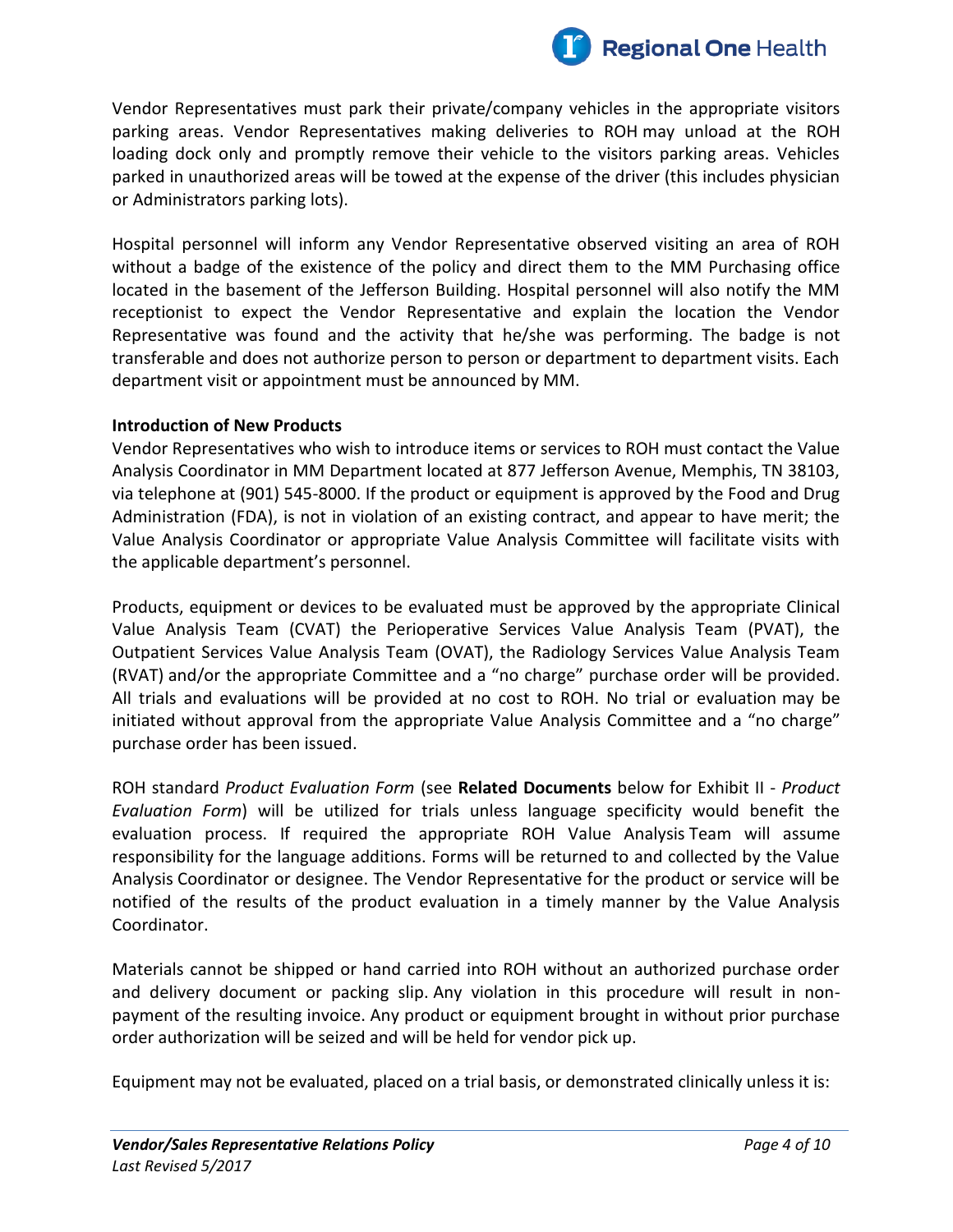

- On the pre-approved capital budget, and
- Has been administratively authorized for contingency funding approval.
- Has been inspected by Biomed or Engineering Departments, as applicable.
- Has prior authorization from the Purchasing Department.

Equipment approved for evaluation or loan must be documented on a purchase order or memorandum of agreement. ROH will not be liable for theft, damage, etc. if this requirement is not followed. A "Hold Harmless Agreement" is required for products or equipment left at ROH for evaluation.

## **Vendor Representatives Visit to the Operating Room (OR) and Other Specialty/ Procedural Departments:**

Vendor Representatives will be properly and professionally attired. Vendor Representatives in procedural areas are **required to** wear ROH supplied scrub suits in restricted areas and a **red**  bouffant cap also supplied by ROH. The scrubs or other PPE may **not** be worn outside of the procedure areas.

The number of vendors in an area will be limited at the discretion of physicians and management. The vendor representative may act as a resource regarding the representative's product **only** and may **not** scrub or participate in patient care. The vendor representative may not handle any ROH stock products.

Prior to entering the operating room (OR) and/or Specialty Department, the Vendor Representative will have a letter on file via RepTrax with the MM Department stating that competencies in the principle of asepsis, infection control practices, blood borne pathogens, fire and safety protocols and patient rights and confidentiality have been documented. The Vendor Representative will be in-serviced on these areas by his/her employer. Each competency must be validated annually by his/her employer. Failure to validate competencies will result in restriction from visiting the OR or specialty departments.

Vendor Representatives will serve as a consultant only. He/she is not permitted to scrub in or touch the patient unless specified in the vendor contract.

New product introduction in procedure areas must meet the following criteria prior to use:

- Has been made available for trial at the vendors expense
- Offered for clinical review by all physicians in a particular service with a goal of best practice utilization.
- Products meet all FDA requirements for efficiency and safety
- Has been reviewed by the appropriate department and purchasing for cost analysis and impact
- Has been appropriately reviewed for potential cost reimbursement
- All new products and services will comply with the Value Analysis Policy and Procedures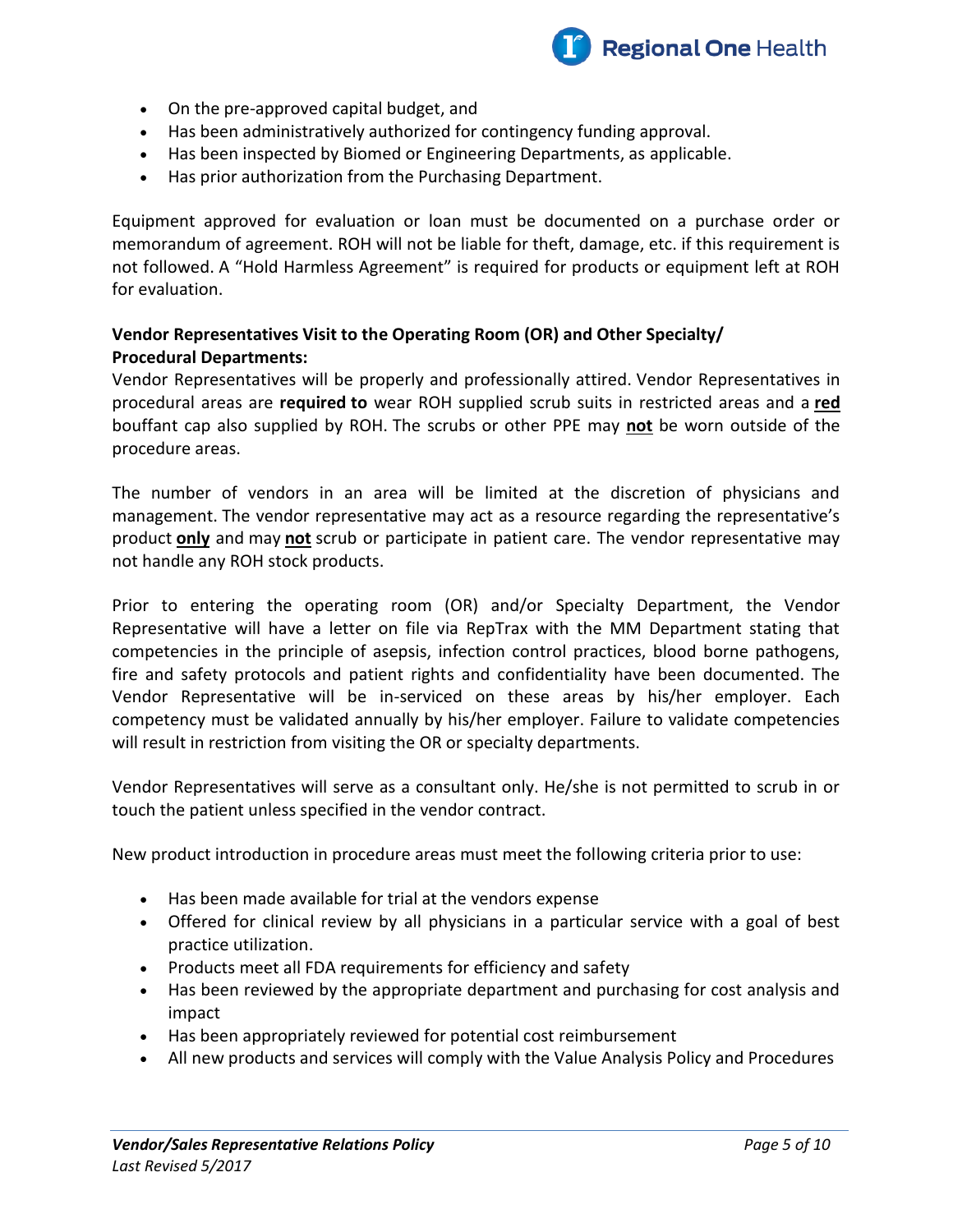

#### **Emergency, After Hours and Weekend Loans**

Vendor representatives who request to deliver an instrument set must:

- Provide a count sheet to sterile processing, and count the instruments with a hospital representative prior to leaving the set.
- Both the representative and Sterile Processing Technician will sign the count sheet.
- Upon return of the set, the Representative and the Sterile Processing Technician will inventory the set to verify the set is complete. Both will sign the reviewed count sheet.

Vendor representatives who request to borrow an instrument set must:

- Obtain approval from the OR Patient Care Coordinator (PCC)/Charge Nurse after consultation with Central Processing & Distribution (CPD) Staff
- Review the count sheet with CPD Tech to verify the components of that set prior to its leaving the facility
- Upon return of the set, the Representative and CPD Tech will inventory the set to verify the set is complete. Both will sign the reviewed count sheet.
- CPD staff will track all borrowed sets and equipment by keeping a log

**Important Note:** All trays, implants and items requiring sterilization must be received in CPD by 6:00 pm prior to the day of planned surgery in order to allow sufficient time for processing and sterilization. Items received later than 6pm prior to the day of surgery will still be processed according to established practice, but may not be available at desired start time. Only in emergent circumstances and at the direction of the attending physician will items be autoclaved in the OR sterilizers.

**Note:** Any product that is brought into the facility and used by a physician without notification of the Department Manager or Director will **not** be issued a purchase order and the vendor will **not** be paid.

#### **Other Guidelines**

ROH expects Vendor Representatives to respect and abide by:

- ROH *Code of Conduct* (see **Related Documents** below for link to Exhibit III)
- ROH's *Infection Control and Prevention Standards for Contractors* (see **Exhibit IV** below)
- ROH's standards governing financial relationships with referral sources (see **Exhibit V** below)
- ROH's Medicare Warranties provision (see **Exhibit VI** below)
- ROH's Privacy and Information Security Sheet for Vendors, Contractors and Consultants of ROH (see **Related Documents** below for link to Exhibit VII and link to the *Appropriate Use of Information Systems* policy)
- *Confidentiality Agreement* (see **Related Documents** below for link to Exhibit VIII)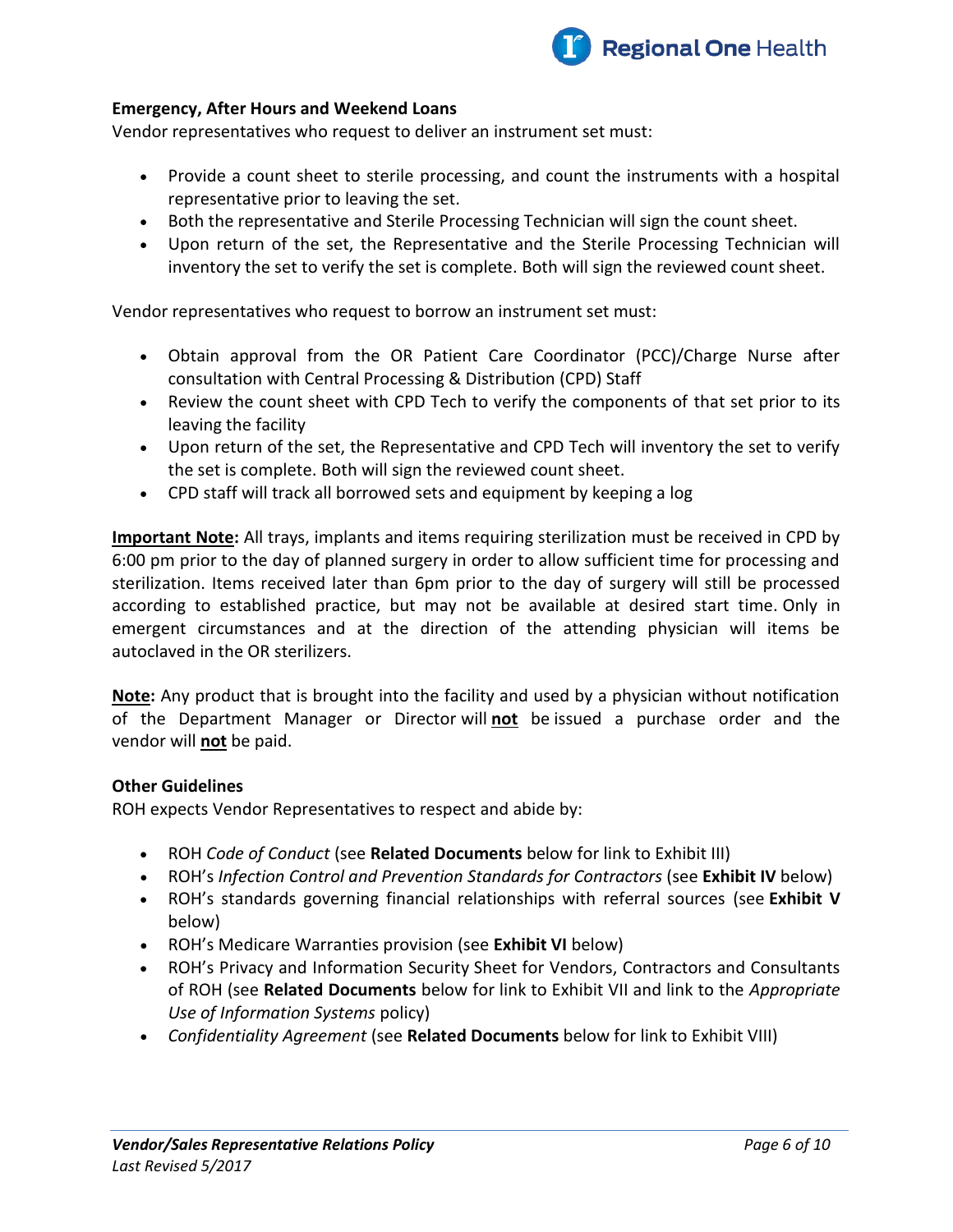

ROH also stipulates that companies with contracts or agreements with ROH and any of its affiliates adhere to the provisions of ROH Standards of Conduct and policies and procedures that address Vendor Representatives interaction with ROH colleagues and facilities.

Attached is additional compliance related material applicable to this policy. Please sign to verify receipt as outlined:

- The Deficit Reduction Act (see **Exhibit IX** below)
- Federal False Claims Act (see **Exhibit X** below)
- The role of laws in preventing and detecting fraud, waste, and abuse in Federal healthcare programs (see **Exhibit X** below)
- "Whistleblower" protections under the Federal False Claims Act and under state law (see **Exhibit XI** below)
- ROH's policies and procedures for detecting and preventing fraud, waste and abuse (see **Exhibit XII** below)
- ROH's *Standard Purchase Order* terms (see **Related Documents** below for link to Exhibit XIII)

Any exceptions to this policy must be approved in writing by Director of Materials Management at ROH.

## **Policy Violations**

Unauthorized Vendor Representatives or policy violations should be reported to Materials Management at 877 Jefferson Avenue, Memphis, TN 38103 or via telephone (901) 545-8000. MM will request the Vendor Representative's name and/or company and the nature of the violation. Failure to comply with the established policies and procedures will result in appropriate action, including the loss of access to ROH facilities by Vendor Representative, products and/or services to ROH as appropriated.

Materials Management will determine if violations of this policy constitutes an offense or subsequent breech of procedures. Disciplinary action will take place based on the severity of the offenses committed.

\_\_\_\_\_\_\_\_\_\_\_\_\_\_\_\_\_\_\_\_\_\_\_\_\_\_\_\_\_\_\_\_\_\_\_\_\_\_\_\_\_\_\_\_\_\_\_\_\_\_\_\_\_\_\_\_\_\_\_\_\_\_\_\_\_\_\_\_\_\_\_\_\_\_\_\_\_\_

## **Exhibit IV**

**Infection Control:** For any vendor representative who may pose an infection control risk to patients at ROH, CONTRACTOR agrees to comply with ROH's Infection Control requirements as follows:

- Varicella (Chickenpox) 2 doses of vaccine or documented immune status
- Measles, Mumps and Rubella (MMR) immunization (or documented immune status)
- Influenza immunization annually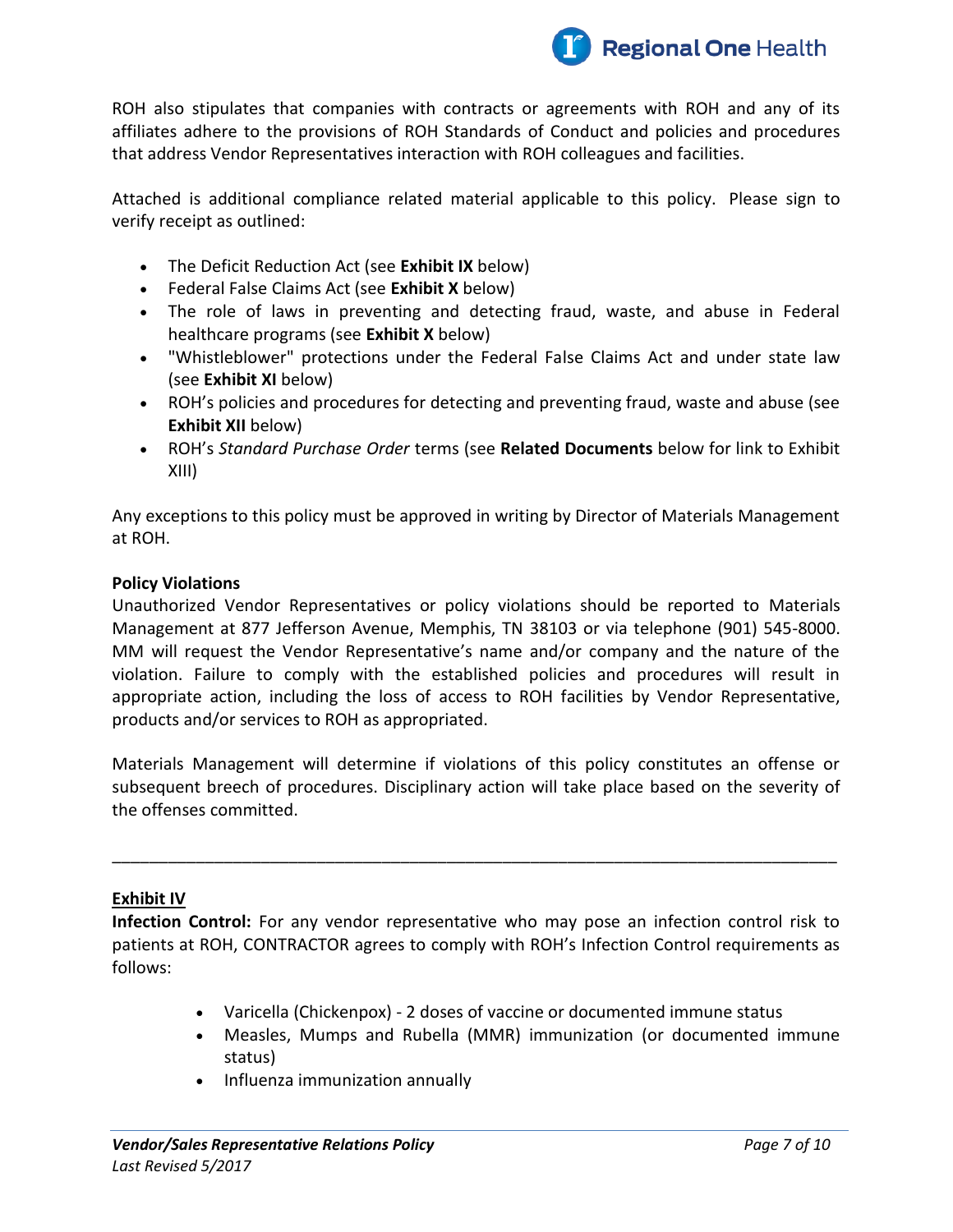

- Recent Tuberculin Skin Test (i.e., within one year)
- Hepatitis B (not mandatory but indicated if around blood and body fluids)
- Basic infection control education

**Note:** Contractor will provide evidence of the above upon request of Regional One Health.

## **Exhibit V**

## **Financial Relationships with Referral Sources**

**Relationships with Prohibited Referral Sources:** It is expressly agreed that any contract or other financial relationship entered into between CONTRACTOR and ROH will be in full compliance with applicable state, local and federal law, including the Medicare/Medicaid antikickback/Fraud and Abuse provisions and the Stark Law. Accordingly, CONTRACTOR has an affirmative obligation to notify ROH of any compensation relationship that it has with any prohibited referral source as that terms is interpreted under the Stark and Anti-Kickback laws.

#### **Exhibit VI**

## **Medicare Warranties Provision**

**Medicare Warranties:** It is the policy of ROH and its subsidiaries and affiliates not to contract or have business relationships with individuals or entities that have been excluded from federal health care programs. CONTRACTOR hereby agrees that if it is excluded from participation in federal healthcare programs, it will immediately notify ROH in writing of such exclusion. CONTRACTOR agrees that it has an affirmative obligation to verify whether any of its employees or subcontractors have been excluded from federal healthcare programs. CONTRACTOR agrees that if ROH learns that CONTRACTOR or any employees or subcontractors of CONTRACTOR have been excluded from participation in federal healthcare programs, ROH may immediately terminate, without penalty, any contracts or other business arrangements it has with CONTRACTOR upon written notice to CONTRACTOR.

#### **Exhibit IX**

#### **The Deficit Reduction Act of 200***5*

The Deficit Reduction Act of 2005 (DRA) was signed into law by President Bush on February 8, 2006. The DRA includes healthcare specific provisions, some of which are designed to eliminate Medicaid fraud, waste and abuse. The DRA requires that any entity that receives or makes annual payments under the State plan (Medicaid/TennCare) of at least \$5 Million per year must provide detailed information to its employees and contractors about the Federal False Claims Act (FCA) and any existing State FCA.

#### **Exhibit X**

#### **False Claims Act**

The federal False Claims Act is a federal statute that prohibits a person from "knowingly" submitting a false, fictitious, or fraudulent claim to obtain payment from the government (including Medicare, Medicaid and other federal and state programs act). Examples of violations include:

1. Billing for services not rendered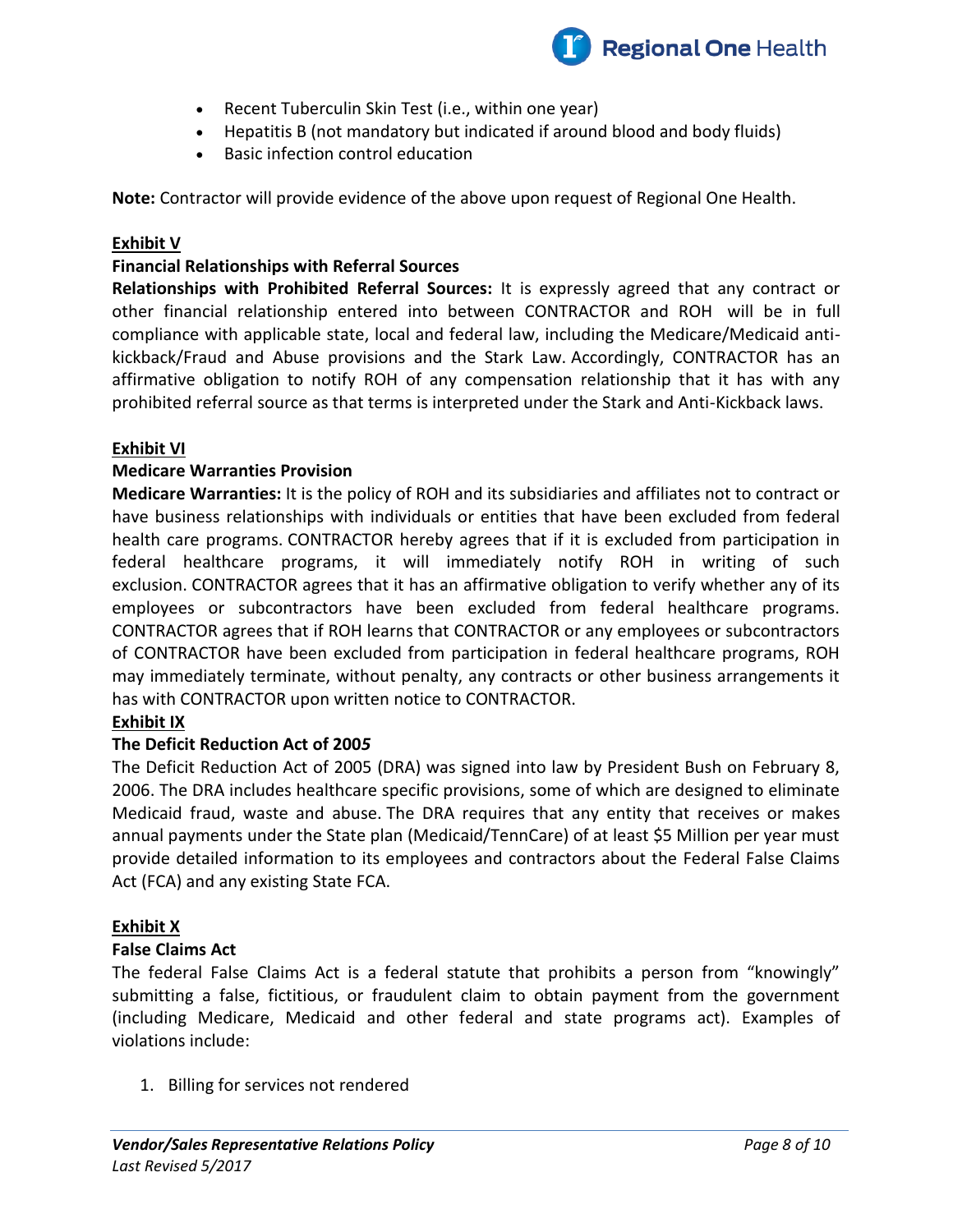

- 2. Misrepresenting as medically necessary non-covered or screening services
- 3. Falsifying records (including medical records) used to support claims
- 4. Billing for services or items in excess of those needed by the patient
- 5. "Up-coding" or using procedure or revenue codes that describe more extensive services than those actually furnished
- 6. Adding inappropriate or incorrect information on cost reports

#### **Consequences for Failure to Comply with the False Claims Act**

Failure to comply with the False Claims Act can result in severe consequences to healthcare providers and suppliers, including civil penalties:

- 1. Federal False Claims Act:
	- a. A civil monetary penalty ranging from \$10,957 to \$21,916 per false claim submitted
	- b. Treble damages (three times the amount of damages sustained by the government)
- 2. Tennessee False Claims Act:
	- a. Liability for the costs of a civil action brought to recover penalties or damages
	- b. Liability for a civil penalty of not less than \$2,500 and no more than \$10,000 for each false claim submitted
- 3. Other penalties
	- a. Criminal sanctions
	- b. Exclusion from participation in the Federal Health Care programs

#### **Exhibit XI**

#### **Qui Tam "Whistleblower" Protections**

The False Claim Act contains a "Qui Tam" or "Whistleblower" provision. A Qui Tam action authorizes persons or private parties having direct knowledge of fraud or false claims submitted to the government to file a lawsuit on behalf of the government. The person who brings the Qui Tam action is called the relator. If the relator is successful, he/she can recover from 15 to 30% of the proceeds of the recovery (federal cause) or 25-50% (Tennessee cause). The False Claims Act prohibits retaliation of employees who file a lawsuit or cooperate in an investigation or provide testimony in connection with a Qui Tam action. Whistleblowers who have experienced retaliatory conduct, may receive relief from the government in the form of employment reinstatement, back pay, and other compensation resulting from retaliatory action.

#### **Exhibit XII**

#### **ROH's policies and procedures for detecting and preventing fraud, waste and abuse**

ROH has adopted a *Corporate Compliance Program* (see **Related Documents** below for link to policy) designed to detect and prevent fraud, waste and abuse in federal health care programs. ROH has adopted policies to facilitate compliance with applicable laws and regulations including the federal and state False Claims Act. ROH's Compliance Officer may be contacted at (901) 545-6554 to obtain more information about ROH's policies and procedures. Contractors and Agents are urged to contact the Compliance Officer should they encounter any potential